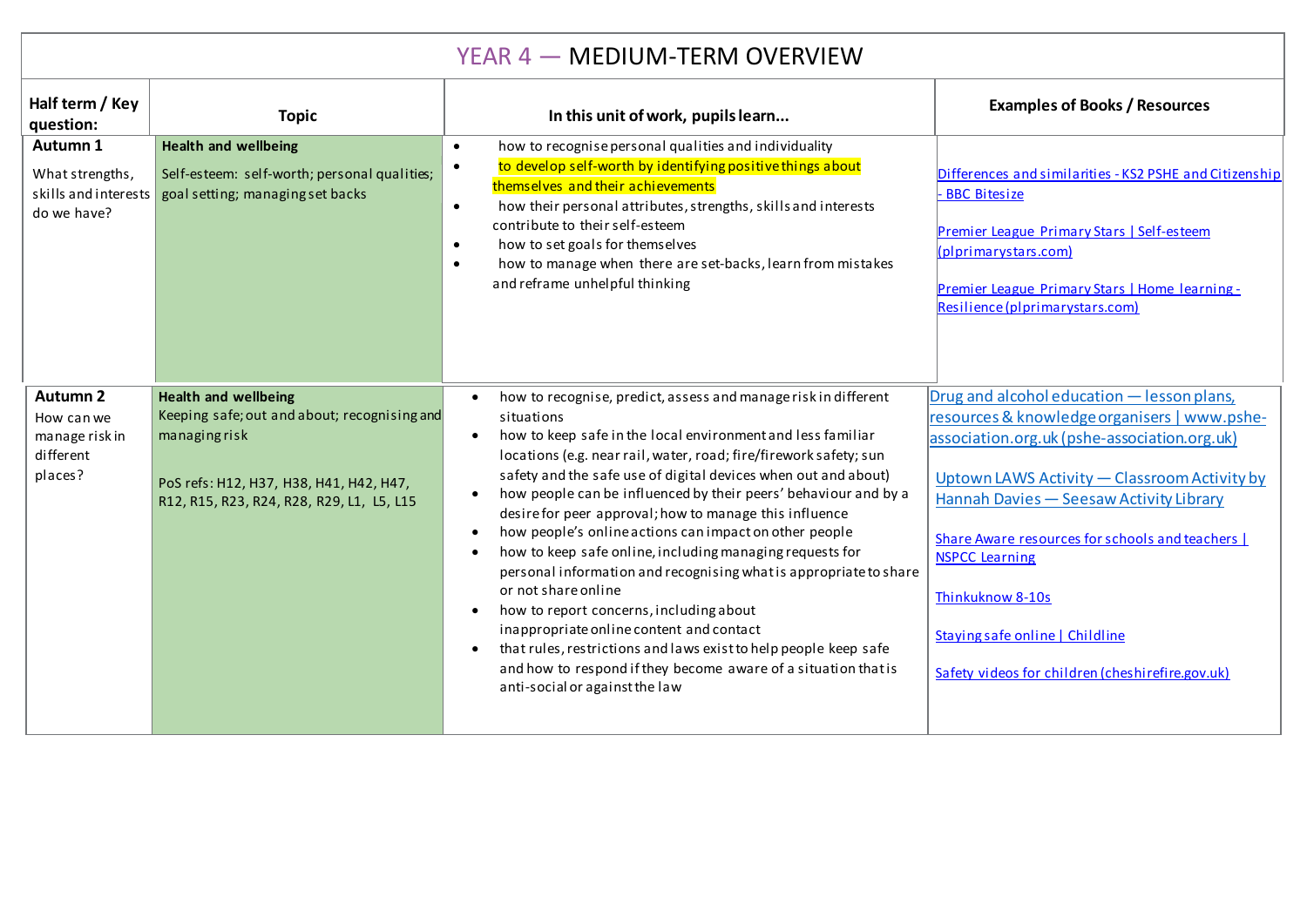| Spring 1<br>How do we treat<br>each other with<br>respect? | <b>Relationships</b><br>Respect for self and others; courteous<br>behaviour; safety; human rights<br>PoS refs: R19, R20, R21, R22, R25,<br>R27, R29, R30, R31, H45, L2, L3, L10 | how people's behaviour affects themselves and others,<br>including online<br>how to model being polite and courteous in different situations<br>and recognise the respectful behaviour they should receive in<br>return<br>about the relationship between rights and responsibilities<br>about the right to privacy and how to recognise when a confidence<br>or secret should be kept (such as a nice birthday surprise everyone<br>will find out about) or not agreed to and when to tell (e.g. if<br>someone is being upset or hurt)*<br>that everyone should feel included, respected and not<br>$\bullet$<br>discriminated against; how to respond if they witness or experience<br>exclusion, disrespect or discrimination<br>the rights that children have and why it is important to protect<br>$\bullet$<br>these*<br>how to respond to aggressive or inappropriate behaviour (including<br>online and unwanted physical contact) - how to report concerns | BBC Clips - Racismin schools - KS2 PSHE and<br>Citizenship - BBC Bitesize<br>Being respectful online - KS2 Computing - BBC<br><b>Bitesize</b><br>Premier League Primary Stars   Roar for diversity<br>(plprimarystars.com)<br>STAR-Toolkit-RESPECT.pdf (childnet.com)<br>Parent Zone - Legendary Teacher hub                                                         |
|------------------------------------------------------------|---------------------------------------------------------------------------------------------------------------------------------------------------------------------------------|---------------------------------------------------------------------------------------------------------------------------------------------------------------------------------------------------------------------------------------------------------------------------------------------------------------------------------------------------------------------------------------------------------------------------------------------------------------------------------------------------------------------------------------------------------------------------------------------------------------------------------------------------------------------------------------------------------------------------------------------------------------------------------------------------------------------------------------------------------------------------------------------------------------------------------------------------------------------|----------------------------------------------------------------------------------------------------------------------------------------------------------------------------------------------------------------------------------------------------------------------------------------------------------------------------------------------------------------------|
| <b>Spring 2</b><br>How can we<br>manage our<br>feelings?   | <b>Health and wellbeing</b><br>Feelings and emotions; expression of<br>feelings; behaviour<br>PoS refs: H17, H18, H19, H20, H23                                                 | how everyday things can affect feelings<br>how feelings change over time and can be experienced at different<br>levels of intensity<br>the importance of expressing feelings and how they can be<br>expressed in different ways<br>how to respond proportionately to, and manage, feelings in<br>different circumstances<br>ways of managing feelings at times of loss, grief and change<br>how to access advice and support to help manage their own or<br>others' feelings                                                                                                                                                                                                                                                                                                                                                                                                                                                                                        | Inside Out Disney film clip.<br>Michael Rosen's<br>SAD BOOK<br>Michael Rosen - Sad - Book.<br>Mental health and emotional wellbeing<br>PowerPoint lesson plans (pshe-<br>association.org.uk)<br>Home Learning with BBC Bitesize - Wellbeing for<br>Year 2 - BBC Bitesize<br>Premier League Primary Stars   Wellbeing -<br>feelings and emotions (plprimarystars.com) |